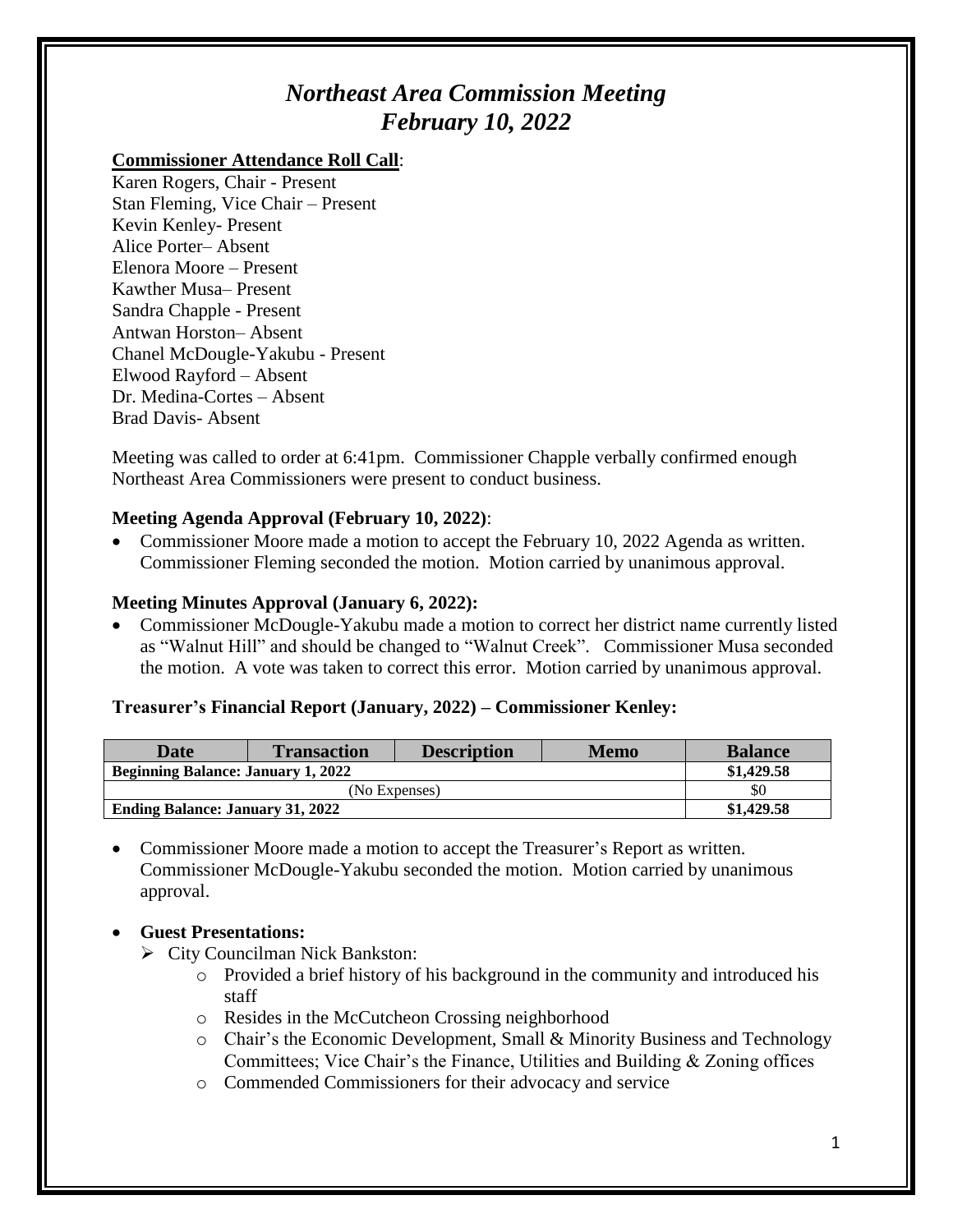## **Guest Presentations: (cont'd)**

- Ed Herrick, Bridge Engineer (Franklin County Engineer's Office):
	- o Agler Road bridge construction will begin this year (2022)
	- o The bridge will completely close during construction due to cost, safety factors and the project timeline
	- o The Columbus Fire Department is implementing new software to redirect trucks for emergencies during the construction of the Agler Road bridge
- $\triangleright$  Will Wahler (Homeport):
	- o Approximately 40 of 64 residents of Renaissance Village may apply for Federal rental assistance through a contract given to their community by 2 other Columbus neighborhoods
	- o Resident selections will be made based on income criteria
	- o New residents moving into this community will also receive this opportunity based on their income

# **CLO Update (Officer Rodney Reed and Officer Barbeau-Precinct 2)**

- $\triangleright$  Provided city crime updates
- $\triangleright$  Asked residents to not leave their car running to prevent theft
- $\triangleright$  Most area police precincts have gun locks for distribution (free of charge)

# **Zoning and Variance Presentations/Reports (Commissioner Moore, Zoning Chair)**

- $\geq$  Z21-090 1500 Airpointe Dr., 43219 Rezoning Application (Reynolds, Smith & Hale, LLC)
- $\triangleright$  CV21-119 1500 Airpointe Dr., 43219 Council Variance Application (Reynolds, Smith & Hale, LLC)
- $\triangleright$  Commissioner Kenley made a motion to approve both the application and the variance. Commissioner Moore seconded the motion. Motion carried by unanimous approval.

# **City of Columbus Representatives Update**

- Neighborhood Program Specialist: De Lena P. Scales (Department of Neighborhoods):
	- o "No Parking" signage will be installed on Bridgeview Streets across from KIPP school to resolve community traffic concerns
	- o Requested adding the 2022 budget review to the April/May Agenda so when the formal budget is issued by the City of Columbus (\$2,500 for the year), it can be approved soon after
	- o Habitat for Humanity just opened their housing initiative. The application process for their sweat equity program is available from 2/1-2/18 (www.habitatmidohio.org) and attend at least one orientation. The Intake # is (614) 484-1966
	- o Nationwide Children's Hospital is offering a free tax clinic for individuals earning under \$65,000/yr. (taxes will be prepared for free)
	- o City of Columbus is hiring for the following areas:
		- Dietitians for a city program initiative. You may forward your resume for consideration to drsuite@columbus.gov
		- Celebrate One: Community Health Workers
		- Deputy Chief Knight will update the business community about new safety initiatives on March 24 (5:30-7:30 pm) at 1410